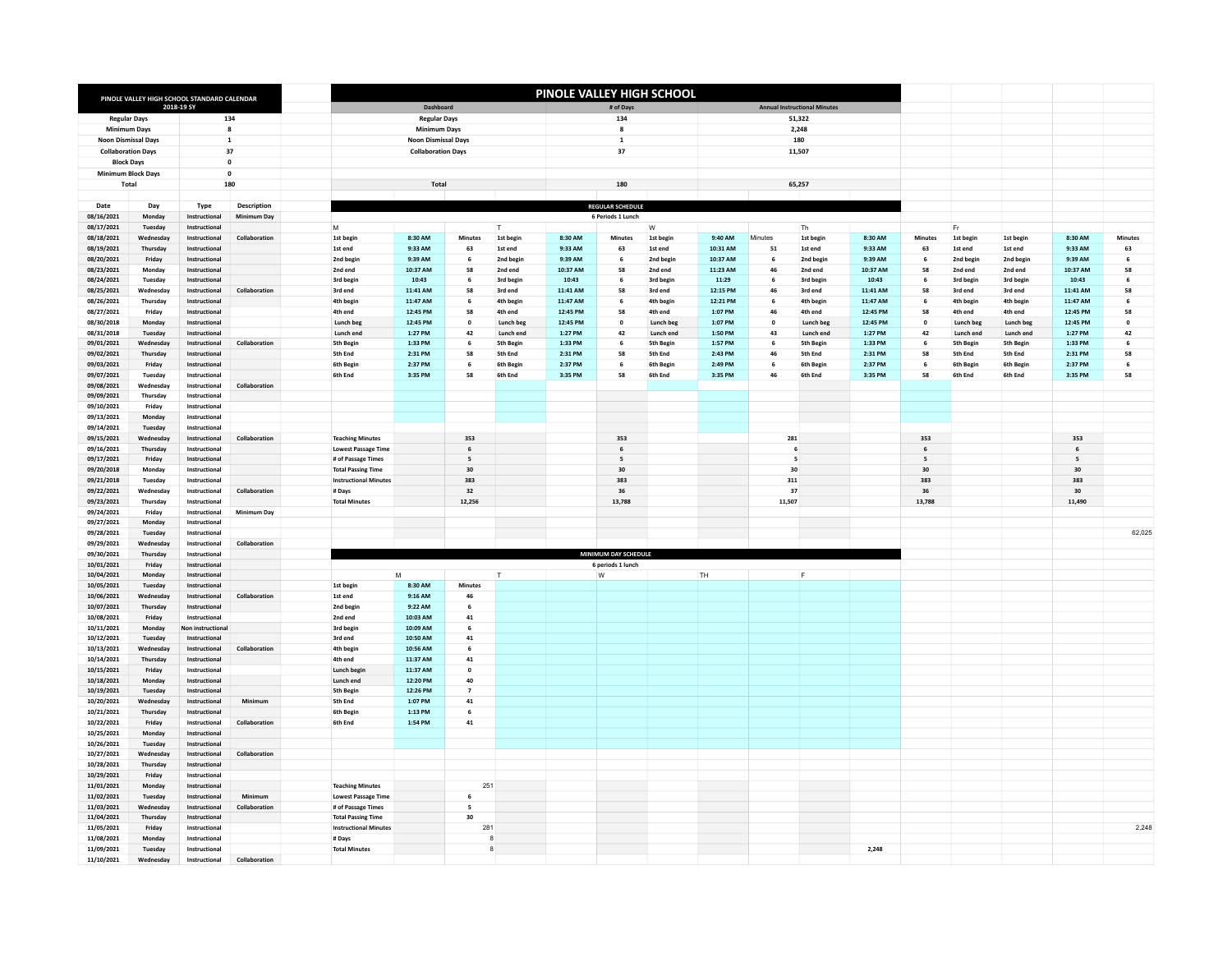| 11/11/2021               | Thursday             | Non instructional                      |               |                              |                      |                      |        | <b>NOON SCHEDULE</b>         |    |   |  |  |     |
|--------------------------|----------------------|----------------------------------------|---------------|------------------------------|----------------------|----------------------|--------|------------------------------|----|---|--|--|-----|
| 11/12/2021               | Friday               | Instructional                          |               |                              | M                    |                      |        | 6 periods lunch after school |    |   |  |  |     |
| 11/15/2021<br>11/16/2021 | Monday<br>Tuesday    | Instructional<br>Instructional         |               |                              | 8:30 AM              | <b>Minutes</b>       | $\top$ | W                            | TH | F |  |  |     |
| 11/17/2021               | Wednesday            | Instructional                          | Collaboration | 1st begin<br>1st end         | 8:55 AM              | 25                   |        |                              |    |   |  |  |     |
| 11/18/2021               | Thursday             | Instructional                          |               | 2nd begin                    | 9:00 AM              | 5                    |        |                              |    |   |  |  |     |
| 11/19/2021               | Friday               | Instructional                          | Minimum       | 2nd end                      | 9:25 AM              | 25                   |        |                              |    |   |  |  |     |
| 11/22/2021               | Monday               | Non instructional                      |               | 3rd begin                    | 9:30 AM              | -5                   |        |                              |    |   |  |  |     |
| 11/23/2021               | Tuesday              | Non instructional                      |               | 3rd end                      | 9:55 AM              | 25                   |        |                              |    |   |  |  |     |
| 11/24/2021               | Wednesdav            | Non instructional                      |               | 4th begin                    | 10:00 AM             | $\overline{5}$       |        |                              |    |   |  |  |     |
| 11/25/2021               | Thursday             | Non instructional                      |               | 4th end                      | 10:25 AM             | 25                   |        |                              |    |   |  |  |     |
| 11/26/2021               | Friday               | Non instructional                      |               | <b>5th Begin</b>             | 10:30 AM<br>10:55 AM | 5                    |        |                              |    |   |  |  |     |
| 11/29/2021               | Monday               | Instructional<br>Instructional         |               | 5th End<br>Lunch begin       | 11:00 AM             | 25<br>$\overline{5}$ |        |                              |    |   |  |  |     |
| 11/30/2021<br>12/01/2021 | Tuesday<br>Wednesday | Instructional                          | Collaboration | <b>Lunch End</b>             | 11:30                | 30                   |        |                              |    |   |  |  |     |
| 12/02/2021               | Thursday             | Instructional                          |               | 6th Begin                    | 11:35 AM             | 5                    |        |                              |    |   |  |  |     |
| 12/03/2021               | Friday               | Instructional                          |               | 6th End                      | 12:00 PM             | 25                   |        |                              |    |   |  |  |     |
| 12/06/2021               | Monday               | Instructional                          |               | <b>Teaching Minutes</b>      | 150                  |                      |        |                              |    |   |  |  |     |
| 12/07/2021               | Tuesday              | Instructional                          |               | <b>Lowest Passage Time</b>   | $\mathsf{s}$         |                      |        |                              |    |   |  |  |     |
| 12/08/2021               | Wednesday            | Instructional                          | Collaboration | # of Passage Times           | $\,$ 6               |                      |        |                              |    |   |  |  |     |
| 12/09/2021               | Thursday             | Instructional                          |               | <b>Total Passing Time</b>    | $\bf{30}$            |                      |        |                              |    |   |  |  |     |
| 12/10/2021               | Friday               | Instructional                          |               | <b>Instructional Minutes</b> | 180                  |                      |        |                              |    |   |  |  | 205 |
| 12/13/2021               | Monday               | Instructional                          |               | # Days                       | $\,$ 1 $\,$          |                      |        |                              |    |   |  |  |     |
| 12/14/2021               | Tuesday              | Instructional                          |               | <b>Total Minutes</b>         | 180                  |                      |        |                              |    |   |  |  |     |
| 12/15/2021               | Wednesday            | Instructional                          | Collaboration |                              |                      |                      |        |                              |    |   |  |  |     |
| 12/16/2021<br>12/17/2021 | Thursday<br>Friday   | Instructional<br>Instructional         | Minimum Day   |                              |                      |                      |        |                              |    |   |  |  |     |
| 12/20/2021               | Monday               | Non instructional                      |               |                              |                      |                      |        |                              |    |   |  |  |     |
| 12/21/2021               | Tuesday              | Non instructional                      |               |                              |                      |                      |        |                              |    |   |  |  |     |
| 12/22/2021               | Wednesday            | Non instructional                      |               |                              |                      |                      |        |                              |    |   |  |  |     |
| 12/23/2021               | Thursday             | Non instructional                      |               |                              |                      |                      |        |                              |    |   |  |  |     |
| 12/24/2021               | Friday               | Non instructional                      |               |                              |                      |                      |        |                              |    |   |  |  |     |
| 12/27/2021               | Monday               | Non instructional                      |               |                              |                      |                      |        |                              |    |   |  |  |     |
| 12/28/2021               | Tuesday              | Non instructional                      |               |                              |                      |                      |        |                              |    |   |  |  |     |
| 12/29/2021               | Wednesday            | Non instructional                      |               |                              |                      |                      |        |                              |    |   |  |  |     |
| 12/30/2021               | Thursday             | Non instructional                      |               |                              |                      |                      |        |                              |    |   |  |  |     |
| 12/31/2021               | Friday               | Non instructional                      |               |                              |                      |                      |        |                              |    |   |  |  |     |
| 01/03/2022<br>01/04/2022 | Monday<br>Tuesday    | Instructional<br>Instructional         |               |                              |                      |                      |        |                              |    |   |  |  |     |
| 01/05/2022               | Wednesday            | Instructional                          | Collaboration |                              |                      |                      |        |                              |    |   |  |  |     |
| 01/06/2022               | Thursday             | Instructional                          |               |                              |                      |                      |        |                              |    |   |  |  |     |
| 01/07/2022               | Friday               | Instructional                          |               |                              |                      |                      |        |                              |    |   |  |  |     |
| 01/10/2022               | Monday               | Instructional                          |               |                              |                      |                      |        |                              |    |   |  |  |     |
| 01/11/2022               | Tuesday              | Instructional                          |               |                              |                      |                      |        |                              |    |   |  |  |     |
| 01/12/2022               | Wednesday            | Instructional                          | Collaboration |                              |                      |                      |        |                              |    |   |  |  |     |
| 01/13/2022               | Thursday             | Instructional                          |               |                              |                      |                      |        |                              |    |   |  |  |     |
| 01/14/2022               | Friday               | Instructional                          |               |                              |                      |                      |        |                              |    |   |  |  |     |
| 01/17/2022               | Monday<br>Tuesday    | Non instructional<br>Non instructional |               |                              |                      |                      |        |                              |    |   |  |  |     |
| 01/18/2022<br>01/19/2022 | Wednesday            | Instructional                          | Collaboration |                              |                      |                      |        |                              |    |   |  |  |     |
| 01/20/2022               | Thursday             | Instructional                          |               |                              |                      |                      |        |                              |    |   |  |  |     |
| 01/21/2022               | Friday               | Instructional                          |               |                              |                      |                      |        |                              |    |   |  |  |     |
| 01/24/2022               | Monday               | Instructional                          |               |                              |                      |                      |        |                              |    |   |  |  |     |
| 01/25/2022               | Tuesday              | Instructional                          |               |                              |                      |                      |        |                              |    |   |  |  |     |
| 01/26/2022               | Wednesday            | Instructional                          | Collaboration |                              |                      |                      |        |                              |    |   |  |  |     |
| 01/27/2022               | Thursday             | Instructional                          |               |                              |                      |                      |        |                              |    |   |  |  |     |
| 01/28/2022               | Friday               | Instructional                          |               |                              |                      |                      |        |                              |    |   |  |  |     |
| 01/31/2022<br>02/01/2022 | Monday<br>Tuesday    | Instructional<br>Instructional         |               |                              |                      |                      |        |                              |    |   |  |  |     |
| 02/02/2022               | Wednesday            | Instructional                          | Collaboration |                              |                      |                      |        |                              |    |   |  |  |     |
| 02/03/2022               | Thursday             | Instructional                          |               |                              |                      |                      |        |                              |    |   |  |  |     |
| 02/04/2022               | Friday               | Instructional                          |               |                              |                      |                      |        |                              |    |   |  |  |     |
| 02/07/2022               | Monday               | Instructional                          |               |                              |                      |                      |        |                              |    |   |  |  |     |
| 02/08/2022               | Tuesday              | Instructional                          |               |                              |                      |                      |        |                              |    |   |  |  |     |
| 02/09/2022               | Wednesday            | Instructional                          | Collaboration |                              |                      |                      |        |                              |    |   |  |  |     |
| 02/10/2022               | Thursday             | Instructional                          |               |                              |                      |                      |        |                              |    |   |  |  |     |
| 02/11/2022               | Friday               | Instructional                          |               |                              |                      |                      |        |                              |    |   |  |  |     |
| 02/14/2022               | Monday               | Instructional                          |               |                              |                      |                      |        |                              |    |   |  |  |     |
| 02/15/2022<br>02/16/2022 | Tuesday<br>Wednesday | Instructional<br>Instructional         | Collaboration |                              |                      |                      |        |                              |    |   |  |  |     |
| 02/17/2022               | Thursday             | Instructional                          |               |                              |                      |                      |        |                              |    |   |  |  |     |
| 02/18/2022               | Friday               | Instructional                          |               |                              |                      |                      |        |                              |    |   |  |  |     |
| 02/21/2022               | Monday               | Non instructional                      |               |                              |                      |                      |        |                              |    |   |  |  |     |
| 02/22/2022               | Tuesday              | Non instructional                      |               |                              |                      |                      |        |                              |    |   |  |  |     |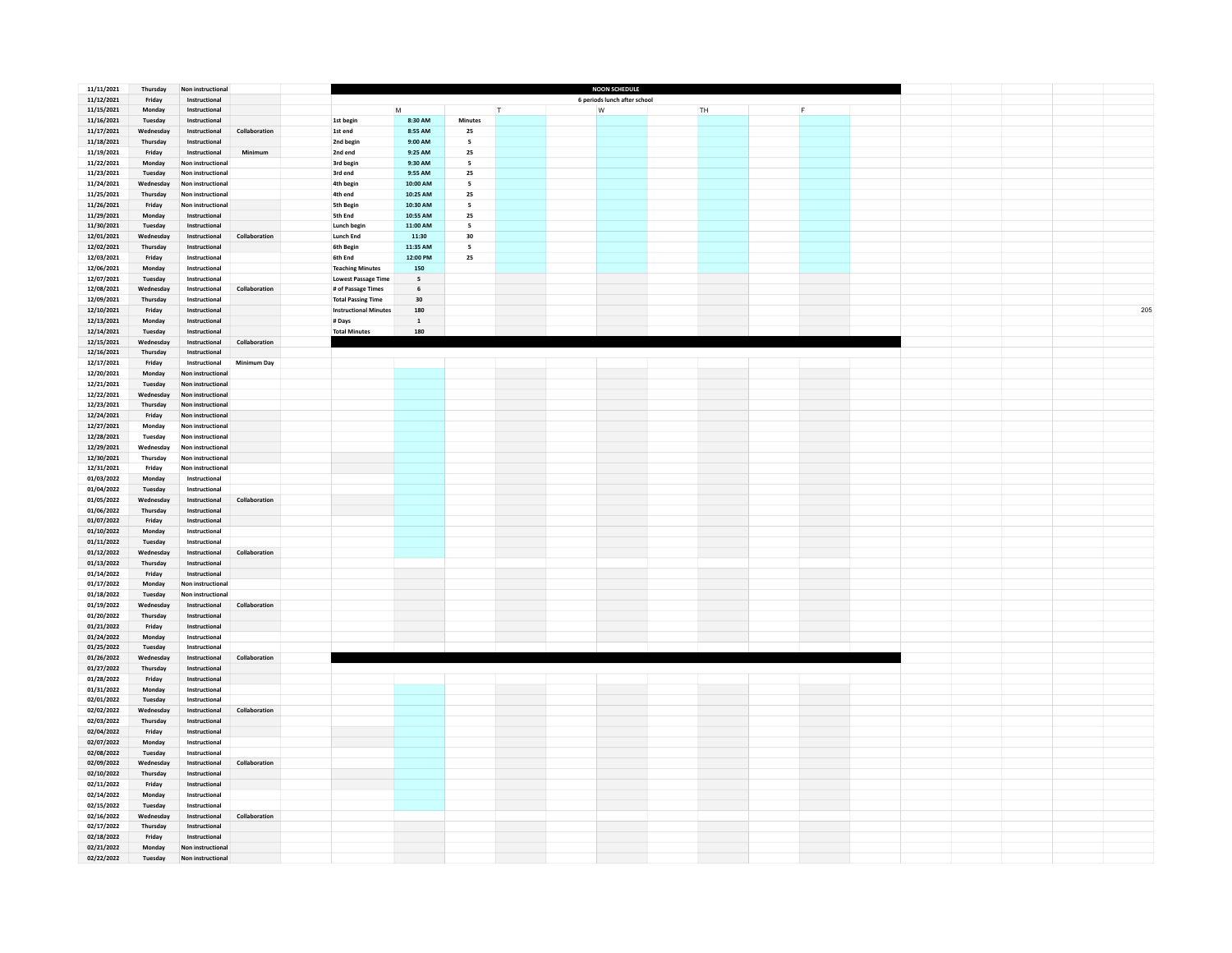| 02/23/2022 | Wednesday | Non instructional                   |  |  |  |  |  |  |  |
|------------|-----------|-------------------------------------|--|--|--|--|--|--|--|
| 02/24/2022 | Thursday  | Non instructional                   |  |  |  |  |  |  |  |
| 02/25/2022 | Friday    | Non instructional                   |  |  |  |  |  |  |  |
|            |           |                                     |  |  |  |  |  |  |  |
| 02/28/2022 | Monday    | Instructional                       |  |  |  |  |  |  |  |
| 03/01/2022 | Tuesday   | Instructional                       |  |  |  |  |  |  |  |
| 03/02/2022 | Wednesday | Instructional<br>Collaboration      |  |  |  |  |  |  |  |
|            |           |                                     |  |  |  |  |  |  |  |
| 03/03/2022 | Thursday  | Instructional                       |  |  |  |  |  |  |  |
| 03/04/2022 | Friday    | Instructional                       |  |  |  |  |  |  |  |
| 03/07/2022 | Monday    | Instructional                       |  |  |  |  |  |  |  |
| 03/08/2022 | Tuesday   | Instructional                       |  |  |  |  |  |  |  |
|            |           |                                     |  |  |  |  |  |  |  |
| 03/09/2022 | Wednesday | Instructional<br>Collaboration      |  |  |  |  |  |  |  |
| 03/10/2022 | Thursday  | Instructional                       |  |  |  |  |  |  |  |
| 03/11/2022 | Friday    | Instructional                       |  |  |  |  |  |  |  |
|            |           |                                     |  |  |  |  |  |  |  |
| 03/14/2022 | Monday    | Instructional                       |  |  |  |  |  |  |  |
| 03/15/2022 | Tuesday   | Instructional                       |  |  |  |  |  |  |  |
| 03/16/2022 | Wednesday | Instructional<br>Collaboration      |  |  |  |  |  |  |  |
|            |           |                                     |  |  |  |  |  |  |  |
| 03/17/2022 | Thursday  | Instructional                       |  |  |  |  |  |  |  |
| 03/18/2022 | Friday    | Instructional                       |  |  |  |  |  |  |  |
| 03/21/2022 | Monday    | Instructional                       |  |  |  |  |  |  |  |
|            |           |                                     |  |  |  |  |  |  |  |
| 03/22/2022 | Tuesday   | Instructional                       |  |  |  |  |  |  |  |
| 03/23/2022 | Wednesday | Instructional<br>Collaboration      |  |  |  |  |  |  |  |
| 03/24/2022 | Thursday  | Instructional                       |  |  |  |  |  |  |  |
|            |           |                                     |  |  |  |  |  |  |  |
| 03/25/2022 | Friday    | Instructional<br><b>Minimum Dav</b> |  |  |  |  |  |  |  |
| 03/28/2022 | Monday    | Instructional                       |  |  |  |  |  |  |  |
| 03/29/2022 | Tuesday   | Instructional                       |  |  |  |  |  |  |  |
|            |           |                                     |  |  |  |  |  |  |  |
| 03/30/2022 | Wednesday | Instructional<br>Collaboration      |  |  |  |  |  |  |  |
| 03/31/2022 | Thursday  | Instructional                       |  |  |  |  |  |  |  |
| 04/01/2022 | Friday    | Non instructional                   |  |  |  |  |  |  |  |
| 04/04/2022 |           | Non instructional                   |  |  |  |  |  |  |  |
|            | Monday    |                                     |  |  |  |  |  |  |  |
| 04/05/2022 | Tuesday   | Non instructional                   |  |  |  |  |  |  |  |
| 04/06/2022 | Wednesday | Non instructional                   |  |  |  |  |  |  |  |
| 04/07/2022 | Thursday  | Non instructional                   |  |  |  |  |  |  |  |
|            |           |                                     |  |  |  |  |  |  |  |
| 04/08/2022 | Friday    | Non instructional                   |  |  |  |  |  |  |  |
| 04/11/2021 | Monday    | Instructional<br>Minimum Day        |  |  |  |  |  |  |  |
| 04/12/2022 | Tuesday   | Instructional                       |  |  |  |  |  |  |  |
|            |           |                                     |  |  |  |  |  |  |  |
| 04/13/2022 | Wednesday | Instructional<br>Collaboration      |  |  |  |  |  |  |  |
| 04/14/2022 | Thursday  | Instructional                       |  |  |  |  |  |  |  |
| 04/15/2022 | Friday    | Instructional                       |  |  |  |  |  |  |  |
| 04/18/2022 |           | Instructional                       |  |  |  |  |  |  |  |
|            | Monday    |                                     |  |  |  |  |  |  |  |
| 04/19/2022 | Tuesday   | Instructional                       |  |  |  |  |  |  |  |
| 04/20/2022 | Wednesday | Instructional<br>Collaboration      |  |  |  |  |  |  |  |
| 04/21/2022 | Thursday  | Instructional                       |  |  |  |  |  |  |  |
|            |           |                                     |  |  |  |  |  |  |  |
| 04/22/2022 | Friday    | Instructional                       |  |  |  |  |  |  |  |
| 04/25/2022 | Monday    | Instructional                       |  |  |  |  |  |  |  |
| 04/26/2022 | Tuesday   | Instructional                       |  |  |  |  |  |  |  |
|            |           |                                     |  |  |  |  |  |  |  |
| 04/27/2022 | Wednesday | Instructional<br>Collaboration      |  |  |  |  |  |  |  |
| 04/28/2022 | Thursday  | Instructional                       |  |  |  |  |  |  |  |
| 04/29/2022 | Friday    | Instructional                       |  |  |  |  |  |  |  |
|            |           | Instructional                       |  |  |  |  |  |  |  |
| 05/02/2022 | Monday    |                                     |  |  |  |  |  |  |  |
| 05/03/2022 | Tuesday   | Instructional                       |  |  |  |  |  |  |  |
| 05/04/2022 | Wednesday | Instructional<br>Collaboration      |  |  |  |  |  |  |  |
| 05/05/2022 | Thursday  | Instructional                       |  |  |  |  |  |  |  |
|            |           |                                     |  |  |  |  |  |  |  |
| 05/06/2022 | Friday    | Instructional                       |  |  |  |  |  |  |  |
| 05/09/2022 | Monday    | Instructional                       |  |  |  |  |  |  |  |
| 05/10/2022 | Tuesday   | Instructional                       |  |  |  |  |  |  |  |
|            | Wednesday | Collaboration                       |  |  |  |  |  |  |  |
| 05/11/2022 |           | Instructional                       |  |  |  |  |  |  |  |
| 05/12/2022 | Thursday  | Instructional                       |  |  |  |  |  |  |  |
| 05/13/2022 | Friday    | Instructional                       |  |  |  |  |  |  |  |
| 05/16/2022 | Monday    | Instructional                       |  |  |  |  |  |  |  |
|            |           |                                     |  |  |  |  |  |  |  |
| 05/17/2022 | Tuesday   | Instructional                       |  |  |  |  |  |  |  |
| 05/18/2022 | Wednesday | Instructional<br>Collaboration      |  |  |  |  |  |  |  |
| 05/19/2022 | Thursday  | Instructional                       |  |  |  |  |  |  |  |
|            |           |                                     |  |  |  |  |  |  |  |
| 05/20/2022 | Friday    | Instructional                       |  |  |  |  |  |  |  |
| 05/23/2022 | Monday    | Instructional                       |  |  |  |  |  |  |  |
| 05/24/2022 | Tuesday   | Instructional                       |  |  |  |  |  |  |  |
|            |           |                                     |  |  |  |  |  |  |  |
| 05/25/2022 | Wednesday | Instructional<br>Collaboration      |  |  |  |  |  |  |  |
| 05/26/2022 | Thursday  | Instructional                       |  |  |  |  |  |  |  |
| 05/27/2022 | Friday    | Non instructional                   |  |  |  |  |  |  |  |
| 05/30/2022 | Monday    | Non instructional                   |  |  |  |  |  |  |  |
|            |           |                                     |  |  |  |  |  |  |  |
| 05/31/2022 | Tuesday   | Instructional                       |  |  |  |  |  |  |  |
| 06/01/2022 | Wednesday | Instructional<br>Collaboration      |  |  |  |  |  |  |  |
| 06/02/2022 | Thursday  | Instructional                       |  |  |  |  |  |  |  |
| 06/03/2022 | Friday    | Instructional                       |  |  |  |  |  |  |  |
|            |           |                                     |  |  |  |  |  |  |  |
| 06/06/2022 | Monday    | Instructional                       |  |  |  |  |  |  |  |